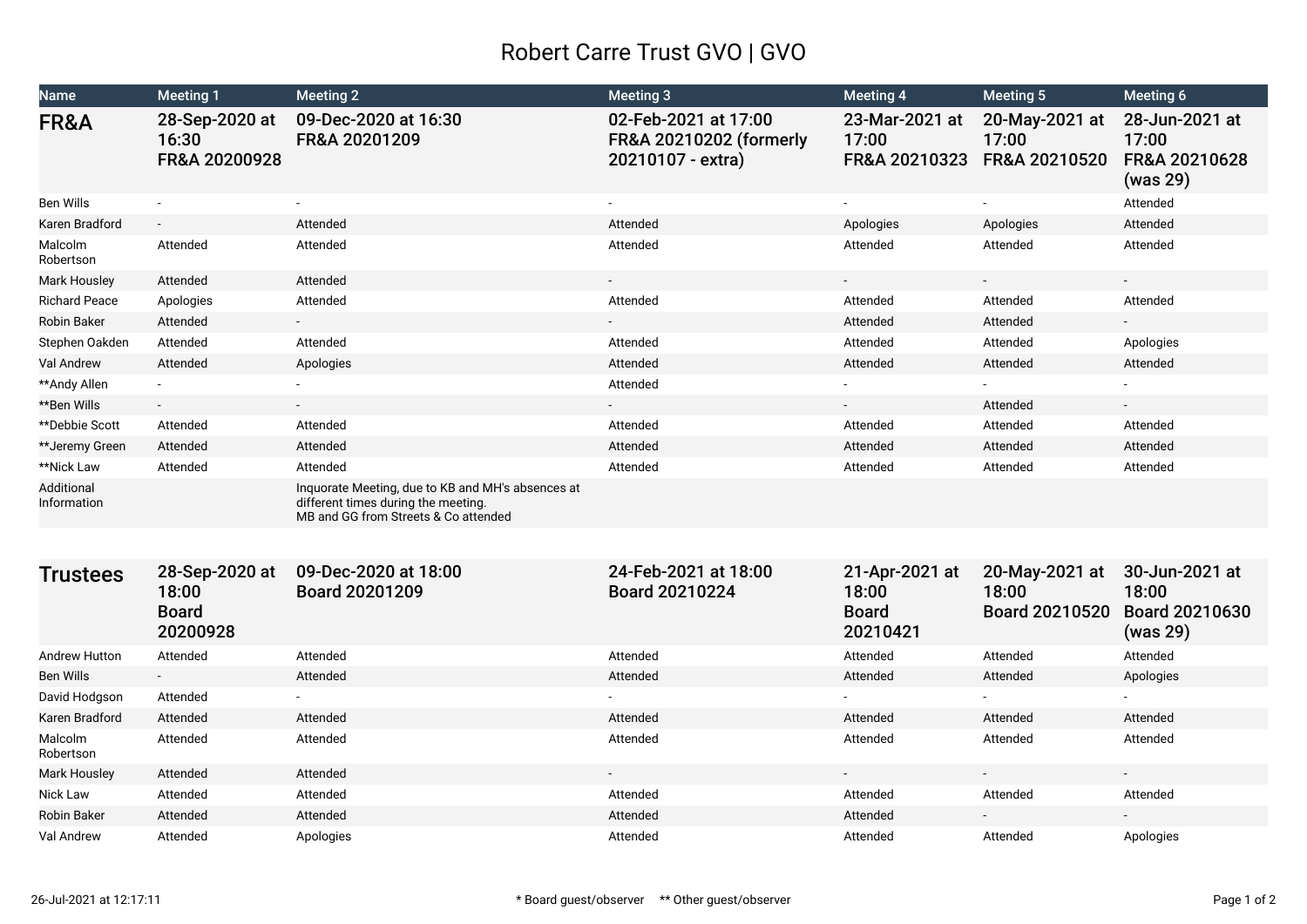| <b>Name</b>        | <b>Meeting 1</b>         | Meeting 2 | <b>Meeting 3</b>         | Meeting 4 | Meeting 5 | Meeting 6                |
|--------------------|--------------------------|-----------|--------------------------|-----------|-----------|--------------------------|
| <b>Viv Porteus</b> | $\overline{\phantom{a}}$ |           | $\overline{\phantom{a}}$ |           | Attended  | Attended                 |
| **Ben Wills        | Attended                 |           | $\overline{\phantom{a}}$ |           |           | $\overline{\phantom{0}}$ |
| **Debbie Scott     | Attended                 | Attended  | Attended                 | Attended  | Attended  | Attended                 |
| **Jeremy Green     | Attended                 | Attended  | Attended                 | Attended  | Attended  | Attended                 |
| **Jo Smith         | Attended                 | Attended  | Attended                 | Attended  | Attended  | Apologies                |
| **Richard Peace    | $\overline{\phantom{a}}$ |           | $\overline{\phantom{a}}$ | Attended  |           | $\overline{\phantom{0}}$ |
| **Stephen Oakden   |                          |           | $\overline{\phantom{0}}$ | Missed    |           | $\overline{\phantom{a}}$ |